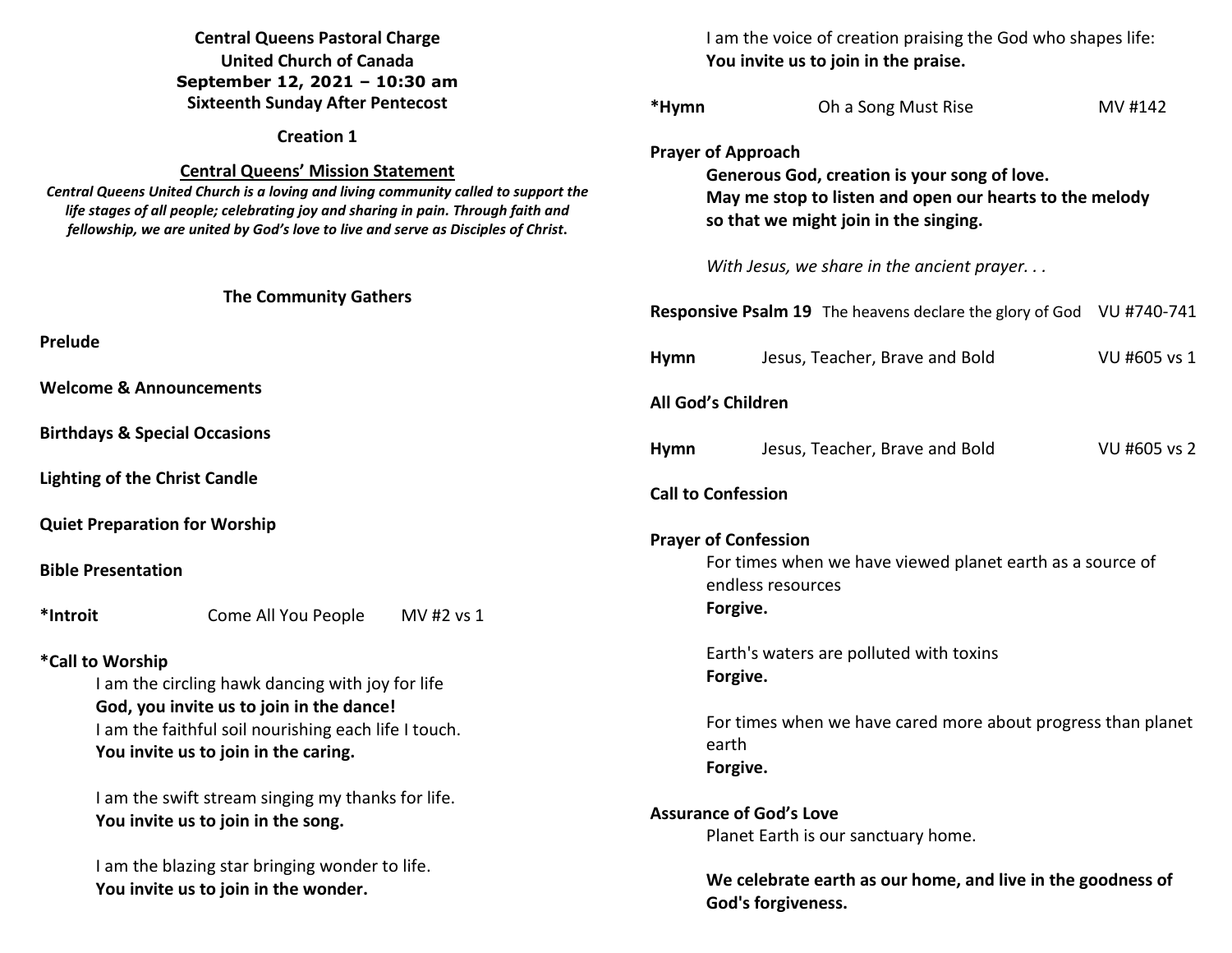| <b>Presentation of Our Gifts</b>                                                                                          |                      |                | <b>Ministers</b>                                                                                                                                                                                                             | All of us                     |  |
|---------------------------------------------------------------------------------------------------------------------------|----------------------|----------------|------------------------------------------------------------------------------------------------------------------------------------------------------------------------------------------------------------------------------|-------------------------------|--|
| <b>Offertory Invitation</b>                                                                                               |                      |                | <b>Clergy</b>                                                                                                                                                                                                                | <b>Rev Greg Davis</b>         |  |
|                                                                                                                           |                      |                | <b>Office Hours</b>                                                                                                                                                                                                          | Tuesday, Wednesday & Thursday |  |
| <b>Offertory</b>                                                                                                          | Walk With Me         | VU #649 Chorus |                                                                                                                                                                                                                              | $9 am - 12 pm$                |  |
|                                                                                                                           |                      |                | Office Phone                                                                                                                                                                                                                 | 902-964-2291                  |  |
| <i><b>*Presentation of Offering</b></i>                                                                                   |                      |                | Email                                                                                                                                                                                                                        | minister@cquc.ca              |  |
|                                                                                                                           |                      |                | <b>Ministry of Music</b>                                                                                                                                                                                                     | <b>Kirk Neville</b>           |  |
| *Offertory Prayer                                                                                                         |                      |                | Website                                                                                                                                                                                                                      | https://cquc.ca/index.htm     |  |
| <b>Generous Creator,</b>                                                                                                  |                      |                | Phone                                                                                                                                                                                                                        | 902-786-9222                  |  |
| you have opened your hands                                                                                                |                      |                | Email                                                                                                                                                                                                                        | nevillevurry1@hotmail.com     |  |
| and placed so many gifts into ours.                                                                                       |                      |                | <b>Church Office</b>                                                                                                                                                                                                         |                               |  |
| <b>Receive what we offer</b>                                                                                              |                      |                | <b>Office Hours</b>                                                                                                                                                                                                          | Wednesday & Thursday          |  |
| as a sign of our thankfulness. Amen                                                                                       |                      |                |                                                                                                                                                                                                                              | $9 am - 12 pm$                |  |
|                                                                                                                           |                      |                | Phone                                                                                                                                                                                                                        | 902-964-2221                  |  |
| <b>Listening for God's Word</b>                                                                                           |                      |                | Email                                                                                                                                                                                                                        | office@cquc.ca                |  |
| <b>Sacred Readings</b><br><b>Proverbs 1:20-3</b> Wisdom cries in the streets<br>Mark 8:27-38 Who do people say that I am? |                      |                | A Warm Welcome to All - We are delighted you've joined us. May God's<br>word today strengthen your faith, inspire curiosity and learning, and<br>motivate your service of others. All are welcome.                           |                               |  |
| Anthem                                                                                                                    |                      |                | Today's Bulletins are in memory of Ivan and Helena Bowman, long-time                                                                                                                                                         |                               |  |
| Sermon                                                                                                                    |                      |                | members and supporters of the former Hunter River United Church. Ivan<br>Bowman serviced as treasurer of the Church for more than 40 years and<br>Helena as organist for a similar period of time. The bulletins are donated |                               |  |
| <b>Pastoral Prayer</b>                                                                                                    |                      |                | by Austin and his family.                                                                                                                                                                                                    |                               |  |
| <b>Responding to God's Word</b>                                                                                           |                      |                | Today's Bulletins are also placed in loving memory of George Ernest<br>Carver. Lovingly remembered by Walter & Pat Carver and Family.                                                                                        |                               |  |
| *Hymn                                                                                                                     | Travel On, Travel On | <b>VU #647</b> |                                                                                                                                                                                                                              |                               |  |
| *Blessing                                                                                                                 |                      |                | Life and Work of Our Church<br>Greg's Office Hours: Tuesday, Wednesday and Thursday from $9$ am $-12$<br>pm. If anyone is in the hospital or would like a visit from Greg, please call                                       |                               |  |
| *Choral Benediction One More Step Along the World I Go VU #639 vs 1                                                       |                      |                | him at 902-964-2291. If you wish to meet with Greg outside the<br>scheduled hours, please call 902-964-2291 or email minister@cquc.ca                                                                                        |                               |  |
| <b>Postlude</b><br>* Please stand as you are able                                                                         |                      |                | for an appointment.                                                                                                                                                                                                          |                               |  |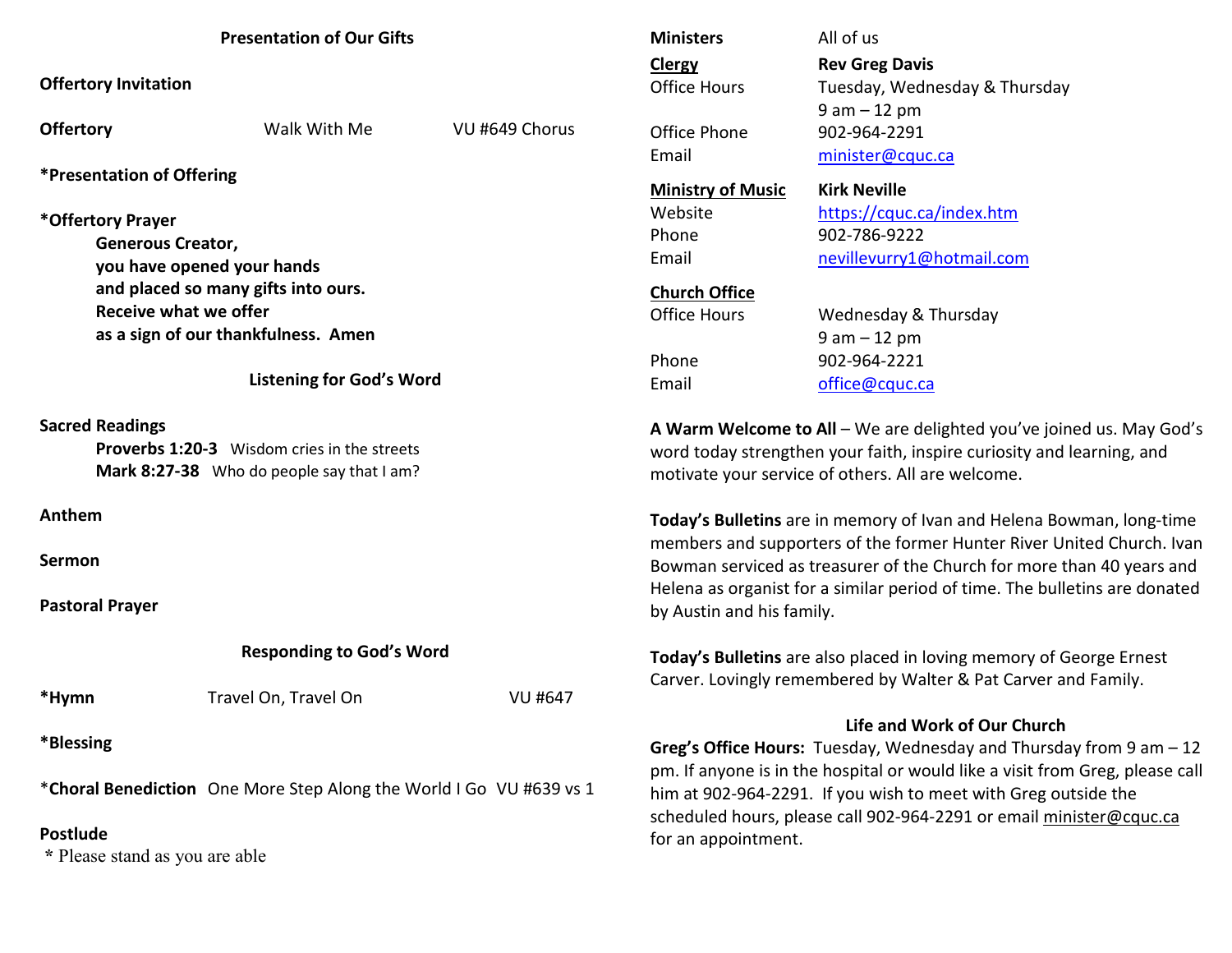**In-Church Services:** Registration is **required**. To register, please call 902-964-2221 or email *office@cquc.ca*. Please wear your mask while singing. If you are registering **after 12 pm Thursday**, please text or call Velda at 902-940-7674.

**FundScrip** -Next order date will be September 19<sup>th</sup>. You can reach Janet by email (jhowes1969@gmail.com) or by phone (902-393-1527). Ordering will be every 2 weeks. E-transfers accepted.

**Fall Take-Out Roast Beef Dinner** – Central Queens United Church is holding their Fall Take-out Roast Beef Dinner on Saturday, September  $25<sup>th</sup>$ . A tasty hot roast beef meal with all the trimmings including a delicious dessert!

Ticket prices: \$16/adult, \$7/child (6-12yrs) and free for children under 6 yrs. of age.

\*\*\***Please note**: This dinner is **TAKE-OUT ONLY**. Customers are asked to remain in their vehicles. Tickets will be collected at that time and meals delivered to them.

Three take-out times: 3:30, 4:30 and 5:30 p.m.

To order tickets call Lois at 902-621-0669 or Debbie at 902-964-2882.

**Queens UCW** will meet this Tuesday, September 14<sup>th</sup>, at 7:30 pm at the Church. Worship: Lois; Program: Joan D; Lunch: Lois & Etta.

**Official Board Meeting** – The next Official Board Meeting will be held this Thursday, September  $16^{th}$ , at 7 pm.

**E-Transfers** – Central Queens United Church is set up to accept E-Transfers. If you wish to give your offerings through E-Transfer, please send via email to veldabertram@gmail.com.

**Weekly Bulletins** can be sponsored by you in celebration or remembrance of a loved one. There is a signup sheet on the table at the back of the sanctuary. Cost is \$20.00.

**Food Bank** –Please remember to continue your support for the Food Bank with non-perishable food items. You can drop them off any Sunday or during the week in the wooden box at the church entrance.

**Bookworms United** – Are we ready to launch a new reading season of Bookworms United? Our first meeting of the Fall is Wednesday, September 29<sup>th</sup>, at 10 am in the church parlour. We will be kicking things off with a suggestion from last year, which is coming to us in a book club kit from the PEI Public Library Service.

The title is: **Run, Hide, Repeat, a Memoir of a Fugitive Childhood**, written by Pauline Dakin, published in 2018.

Liz Spangler will be bringing the books to church for sign out as soon as they are available. In the event of a delay in delivery, the meeting will be rescheduled for another date.

**Pop Can Pull Tabs** – George Mason is collecting pop can pull tabs which are then given to the Daughters of the Nile women's organization. The funds then go to the Shriners Hospital in Montreal where they are used to buy reading materials for the children in the hospital. Your can tab collections can be dropped off here at the church.

**Bulletin Deadline** – Deadline for items to be placed in the bulletin is **Wednesday** evening. Bulletin items can be emailed to office@cquc.ca.

**Camp Abegweit** – On Sunday, September 26<sup>th</sup>, Camp Abegweit will be hosting a 75<sup>th</sup> year celebration. It will be held at the Camp from 2 pm – 5 pm. There will be a church service starting at 3 pm and food following the service. Also, at this event they will be acknowledging and celebrating the donors to their recent Endowment Fund campaign.

If you are interested or considering attending, please RSVP to Board Chair, Sharon Howatt by this Friday, September  $17<sup>th</sup>$ , at vshowatt@pei.sympatico.ca. They would like to have an idea of how many will be attending to ensure there is enough food.